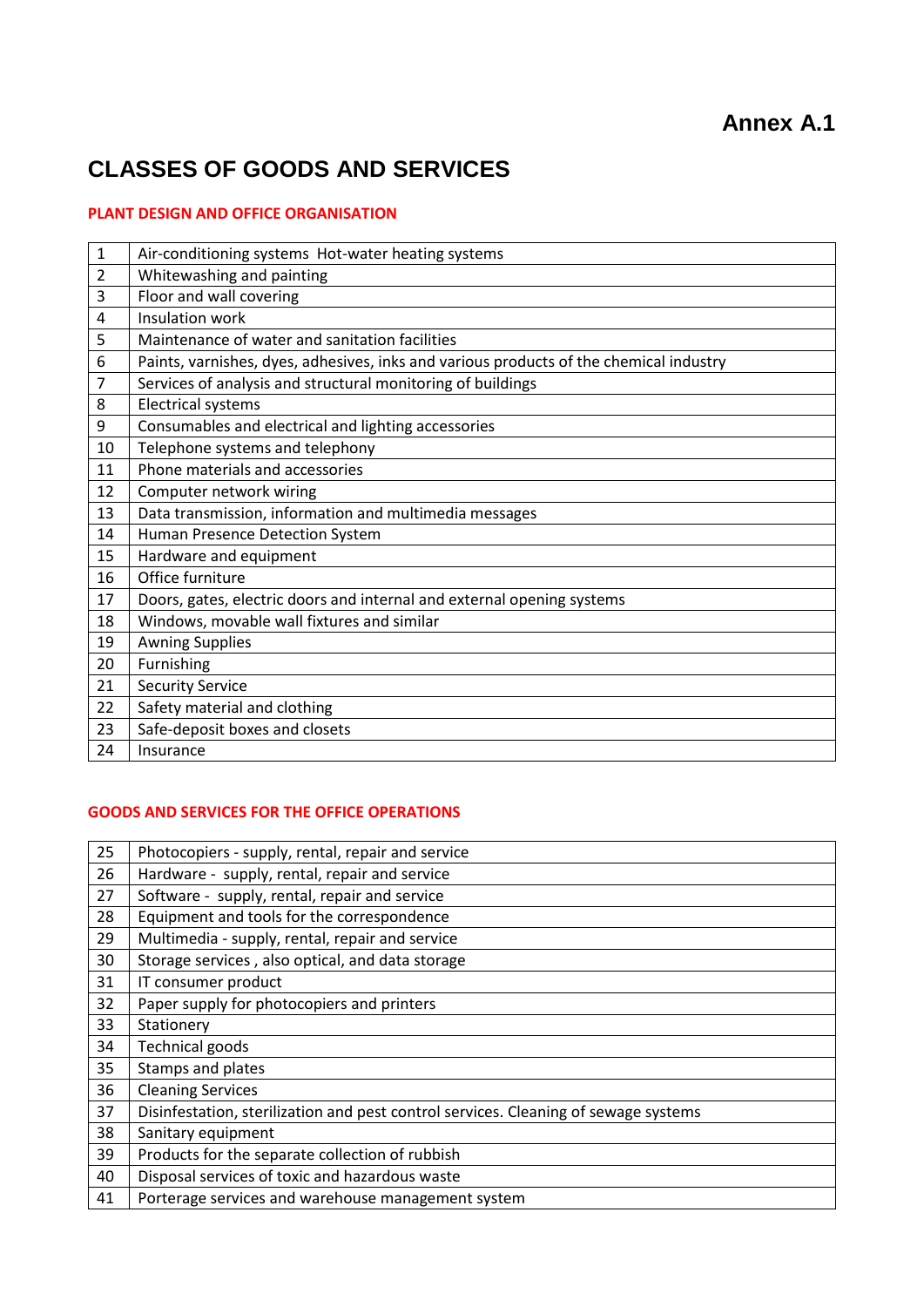## **SERVICES FOR THE STAFF**

| 43 | Uniform                                                      |
|----|--------------------------------------------------------------|
| 44 | Work wear and protective clothing                            |
| 45 | Meal voucher                                                 |
| 46 | Shuttle service                                              |
| 47 | Organization of training and refresher courses for the staff |
| 48 | Organization of competitions                                 |

#### **REPRESENTATION**

| 49 | Cups, plates and medals                  |
|----|------------------------------------------|
| 50 | Flags, banners and accessories           |
| 51 | Sporting goods                           |
| 52 | <b>Customization services</b>            |
| 53 | Silverware                               |
| 54 | Gadget                                   |
| 55 | Presents and floral arrangements         |
| 56 | Restaurant and catering                  |
| 57 | Food products                            |
| 58 | Disposable products for food consumption |
| 59 | Vending Machines for Food and Beverage   |
| 60 | Taxi service                             |
| 61 | Air transport service                    |
| 62 | Rental car and chartered bus             |
| 63 | <b>Travel Agents</b>                     |

#### **COMMUNICATION AND IMAGE**

| 64 | <b>Exhibition arrangements</b>                                       |
|----|----------------------------------------------------------------------|
| 65 | Organization and management of cultural events                       |
| 66 | Hostess service and Event Assistance                                 |
| 67 | Interpreting services, translations, transcripts and recordings      |
| 68 | Agencies for the concession of advertising space                     |
| 69 | Agreements with press and media agencies                             |
| 70 | Photographic and cinematographic services                            |
| 71 | Printed materials, catalogs, brochures and posters                   |
| 72 | Printing of headed paper, envelopes, folders, and other custom goods |
| 73 | Books binding and finishing                                          |
| 74 | Composition, photogravure and lithography                            |
| 75 | Photocopies of heliographic and blueprints copies                    |
| 76 | Newspapers, magazines                                                |
| 77 | Publishing of press-related competition notices or advises           |
| 78 | Book and document cataloging                                         |